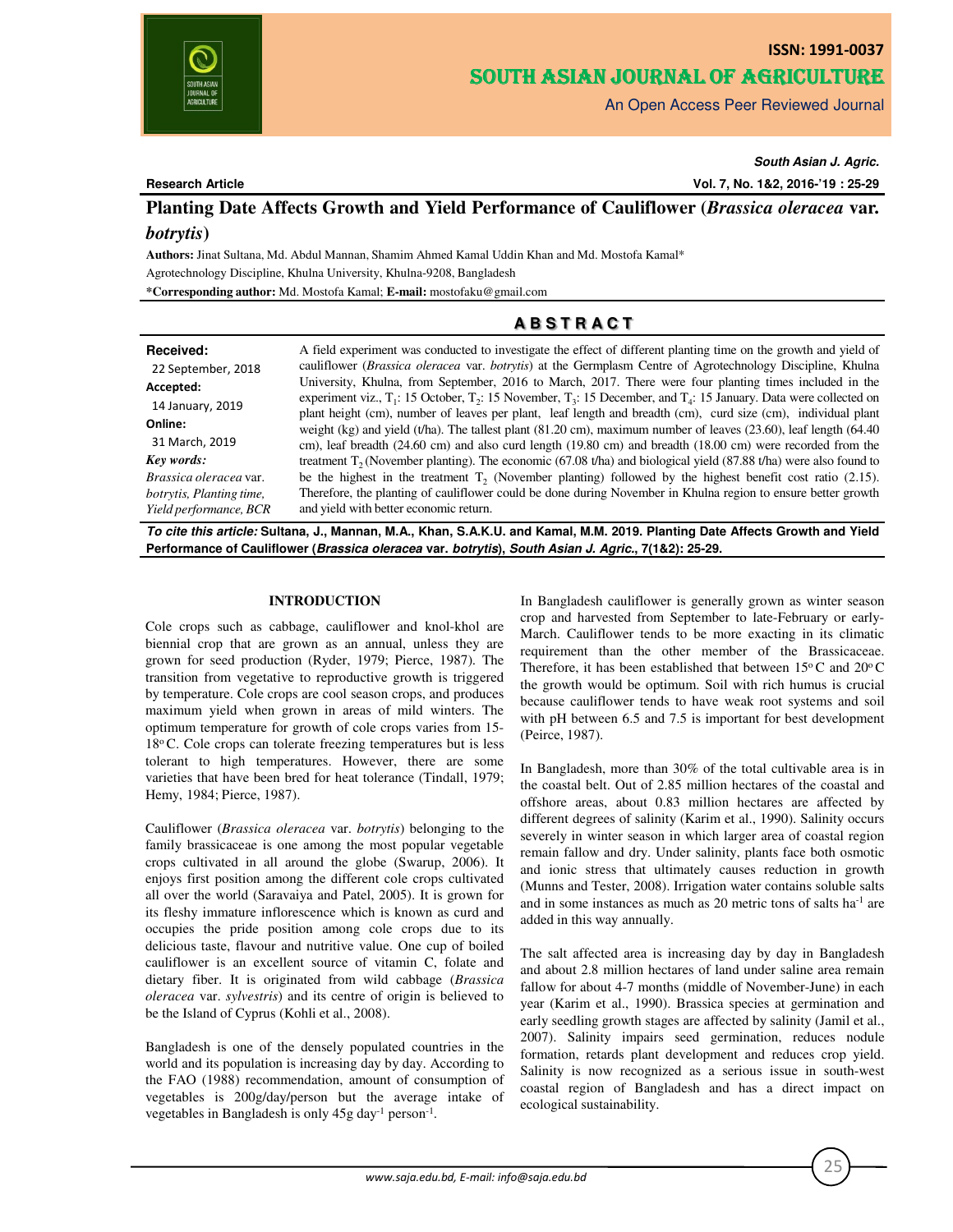The need to develop crops with higher salt tolerance has increased greatly within the last decade due to increased salinity problem throughout the world. However, in Bangladesh salinity problem is severe in winter though during summer the salt concentration decreases. The yields of winter vegetables are greatly reduced due to the presence of higher soluble salt in soil (Karim et al., 1990). There is ample scope to increase the productivity by planting early when there will be sufficient soil moisture and tolerable level of salinity. Each crop has its own set of optimum planting time under which it can grow efficiently. Knowledge about the relationships between crop growth stages and planting time is very important to maximize the production. For a crop to be successful in a given region, it is very much important to select appropriate planting time to ensure the presence of optimum level of moisture and salinity. In this context, the present study was planned to determine the optimum planting date for maximum growth and yield of the cauliflower for successful cultivation in South-west coastal regions of Bangladesh.

### **MATERIALS AND METHODS**

# **Experimental site:**

The field experiment was conducted at the Germplasm Center of Agrotechnology Discipline, Khulna University, Khulna, during the period from September 2016 to March 2017. Experimental field was located at 89°34' E longitudes and 22°47' N latitude at an altitude of 8 meters above the sea level (FAO, 1988). The site is under the sub-tropical monsoon climate, which is characterized by heavy rainfall during Kharif season (April to September) and scanty of rainfall during rest of the months. Plenty of sunshine and moderately low temperature prevails during Rabi season (October to March), which is suitable for growing cauliflower in Bangladesh.

## **Experimental materials, design of experiment and treatments:**

Cauliflower seed of snowball variety was collected from local market of Khulna, Bangladesh and seedlings were raised in 3m x 1m seedbed at the Germplasm Center, Agrotechnology Discipline, Khulna University, Khulna. Seeds were sown in line at a depth of 1.5-2.0 cm on 15th September, 15th October, 15th November and 15th December, 2016 respectively. Proper care was taken to ensure better germination of the seeds. Seedlings of 4 weeks old were transplanted at the main field. This experiment was laid out in a randomized complete block design (RCBD) with five replications for each treatment. The treatments included four planting times at an interval of 30 days from 15<sup>th</sup> October to 15<sup>th</sup> January as follows-

 $T_1$  = planting on: 15<sup>th</sup> October,  $T_2$  = planting on: 15<sup>th</sup> November,  $T_3$  = planting on: 15<sup>th</sup> December and  $T_4$  = planting on: 15th January

The experimental area was first divided into five blocks which were again divided into 4 unit plots and thus the experiment consists of a total of 20 (4 x 5) unit plots. The size of a unit plot was 2.0 m x 4.0 m. The distance between two plots was 50 cm and a gap between two blocks was maintained as 75 cm.

A spacing of 50cm x 75cm was maintained during transplanting the seedlings. After transplanting of seedlings, various intercultural operations were accomplished for better growth and development of the plants. A few of gaps were filled by healthy seedlings of the same stock where initially planted seedlings failed to survive. Weeding and mulching were accomplished as and when necessary to keep the crop free from weeds and to conserve soil moisture. Irrigation was done daily until the plants were fully established and then every 2 days interval for 2 weeks. It was continued during curd initiation and also in curd enlargement stage.

## **Harvesting, sampling and data collection:**

Harvesting of curds was started at 105 days after transplanting. Data were recorded during harvesting from randomly selected five plants of each plot. Yields were recorded from the whole plot basis. Data were collected on plant height (cm), number of leaves/plant, leaf size (length and breadth) (cm), curd size (length and breadth), and yield (ton/ha). A cost-benefit analysis was made too from the collected data.

# **Plant height:**

Plant height was measured from ground level to the tip of the largest leaf of an individual plant. Mean value of the five selected plants per plot was considered as the height of the plant and was expressed in centimeter.

#### **Number of leaves, leaf length and breadth:**

Number of leaves per plant was counted from five randomly selected plants. Length of the leaf was measured from the base of the petiole to the tip of leaf with a scale and was recorded in centimeter. Breadth of the leaf was measured at three positions of the lamina by a meter scale and the average value was recorded.

# **Size of curd:**

Length and breadth of the curd was estimated by slide callipers. The values of these parameters were taken in centimetre (cm).

## **Yield (ton/ha):**

Total curd yield/plot was recorded from each plot. The gross (biological) yield and marketable (economic) yield were calculated from each plot and then converted to t/ha. Yield of whole plot with leaves, curds and stems was considered as biological yield. However yield of edible parts (curd) only was considered as economic yield.

#### **Harvest Index:**

Harvest index is the proportion of economic yield with biological yield. It was expressed in percentage.

#### **Cost–benefit analysis and benefit cost ratio:**

The cost–benefit analysis was done based on gross returns and cost of production to compare the profitability among the treatments. The benefit cost ratio (BCR) was calculated using following formula-

$$
BCR = \frac{Gross Return}{Cost of Production}
$$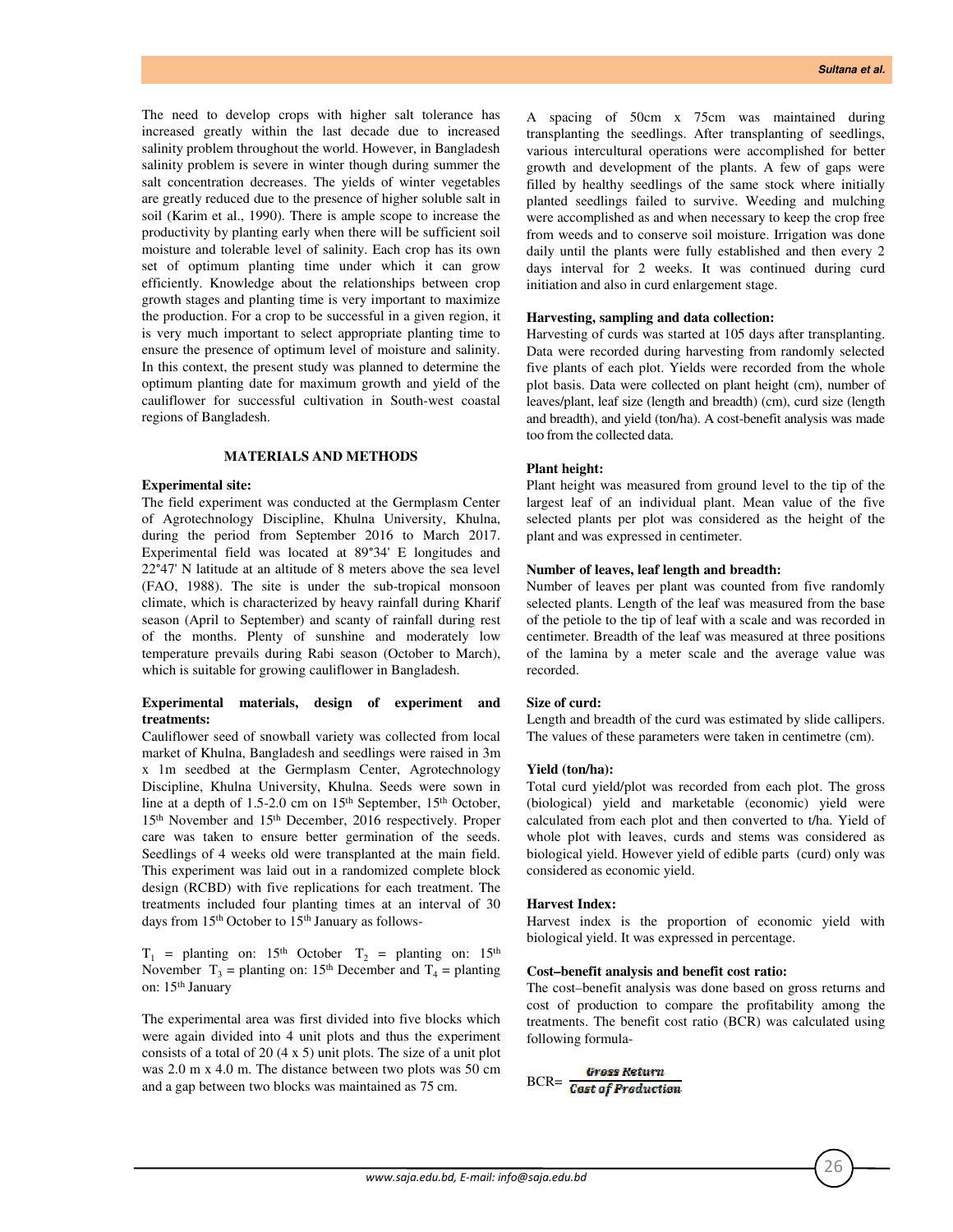#### **Statistical analysis:**

Calculated data on various parameters under study were statistically analyzed using STAR statistical programme. Means for all the treatments were calculated and analyses of variances for all the characters under consideration were performed by F test. Significance of differences between pairs of treatment means were evaluated by New Duncan's Multiple Range Test (Gomez and Gomez, 1984).

# **RESULTS AND DISCUSSION**

#### **Plant height:**

The variation in plant height due to different planting time was statistically significant in cauliflower at harvest stage (Table 1). Maximum plant height was found in the treatment  $T<sub>2</sub>$ (November planting) (81.20 cm) that was statistically similar to treatment  $T_3$  (December planting) (78.2 cm). On the other hand, the early (October) or late (January) planting gave minimum and significantly similar plant height (73.6 cm and 69.40 cm respectively). Plant height is one of the important growth contributing characters for cauliflower plant. It depends on several factors like genetic makeup, nutrient availability, planting time, climate, soil, etc. Among those, planting time is one of the important factors for desirable plant height. From the result of the present study it could be said that November planting provide appropriate growing conditions (sufficient soil moisture and optimum ambient temperature) for proper vegetative growth of cauliflower plants which ultimately influenced the plant height. A similar observation was reported by Singh et al. (1999) while they carried out an experiment during winter season to study the effect of transplanting dates in cauliflower at Himachal Pradesh, India. They recorded maximum plant height (79.60 cm) when transplanted on 20<sup>th</sup> November.

#### **Number of leaves per plant:**

The number of leaves produced per plant under different planting time was statistically similar for treatment  $T_1(17.00)$ and  $T_3$  (18.00) (Table 1). The maximum number of leaves per plant was recorded from the treatment  $T_2$  (November planting) (23.60) and the minimum was found from  $T_4$  (January planting) (14.40). Maximum number of leaves was recorded from November planting because, sufficient moisture was present in soil during December to January and the temperature was also optimum to accelerate their vegetative growth. Similar result was also reported by Hossain et al. (2011) where they stated that cauliflower when sown on 15th October produced maximum number of leaves per plant  $(20.0).$ 

#### **Length of the leaf:**

The length of the largest leaf was recorded from the treatment  $T_2$  (November planting) (64.4 cm) and the lowest was found from the treatment  $T_4$  (January planting) (47.2 cm) which was statistically similar to the treatment  $T_1$  (50.20 cm) and  $T_3$ (47.20 cm) (Table 1). From this result it could be revealed that November planting favored the development of leaves which in turn resulted in largest leaf length due to the presence of optimum temperature and moisture in soil. Minimum leaf length was resulted from January planting as the vegetative growth of cole crops was affected from high temperature during vegetative growth.

# **Breadth of leaf per plant:**

The maximum breadth of the leaf was observed from the treatment  $T_2$  (November planting) (24.6 cm) and the minimum was found from the  $T_4$  (January planting) (17.2 cm) which was statistically similar to the treatment  $T_1$  (18.60 cm) and  $T_3$ (15.00 cm) (Table 1). Sufficient moisture was present in soil from December to January and the temperature was also low that favored the November planting cole crops to develop broader leaf. During February to March the temperature gradually increased which affected the vegetative growth of cauliflower that was planted during January.

# **Length of curd:**

Average length of the curd was found to be significantly different for different planting time (Table 1). Largest length of the curd was found in treatment  $T_2$  (November planting) (19.80 cm) which was statistically similar to the treatment  $T_3$ (December planting) (17.00 cm) and the lowest length was recorded from the treatment  $T_4$  (12.60 cm) which was statistically similar for the treatment  $T_1$  (13.60 cm). The development of curd in cauliflower was maximum during November planting as low temperature along with sufficient soil moisture was present during curd formation. While early planting affected from excess moisture and late planting suffered from high temperature.

#### **Breadth of curd:**

Average breadth of the curd was found to be significantly different for different planting time (Table 1). Broader breadth of the curd was recorded from treatment  $T_2$  (November planting) (18.00 cm) and the lowest breadth was found in the treatment  $T_4$  (January planting) (11.80 cm) that was statistically similar to treatment  $T_1$  (12.60 cm) and  $T_3$  (15 cm). Broader curd breadth resulted from November planting because, the plant exposed to low temperature at the time of curd formation with adequate soil moisture which favored the development of curd. This data was supported by a study conducted by Thapa and Pati (2003) who recorded maximum curd weight (440.95g) from 5th November planting followed by 20th November in cauliflower.

#### **Economic yield:**

Effects of different planting time on economic yields of cauliflower per hectare revealed statistically significant variations. The maximum marketable yield (67.08 t/ha) was found from treatment  $T_2$  (November planting) while the minimum was found from the treatment  $T_4$  (January planting) (43.84 t/ha) (Table 1). From the result of the present study it could be said that November planting provide appropriate growing conditions for both vegetative as well as reproductive growth phases of cauliflower plants due to the presence of sufficient moisture in soil along with low temperature. High temperature and excess moisture reduced the economic yield of cabbage in case of early and late planting. Ajithkumar (2005) conducted a study on cauliflower with three dates of planting at Anand, Gujarat and observed that the 1st November planted crop resulted in more curd yield and biomass compared to the crops planted on 1st December.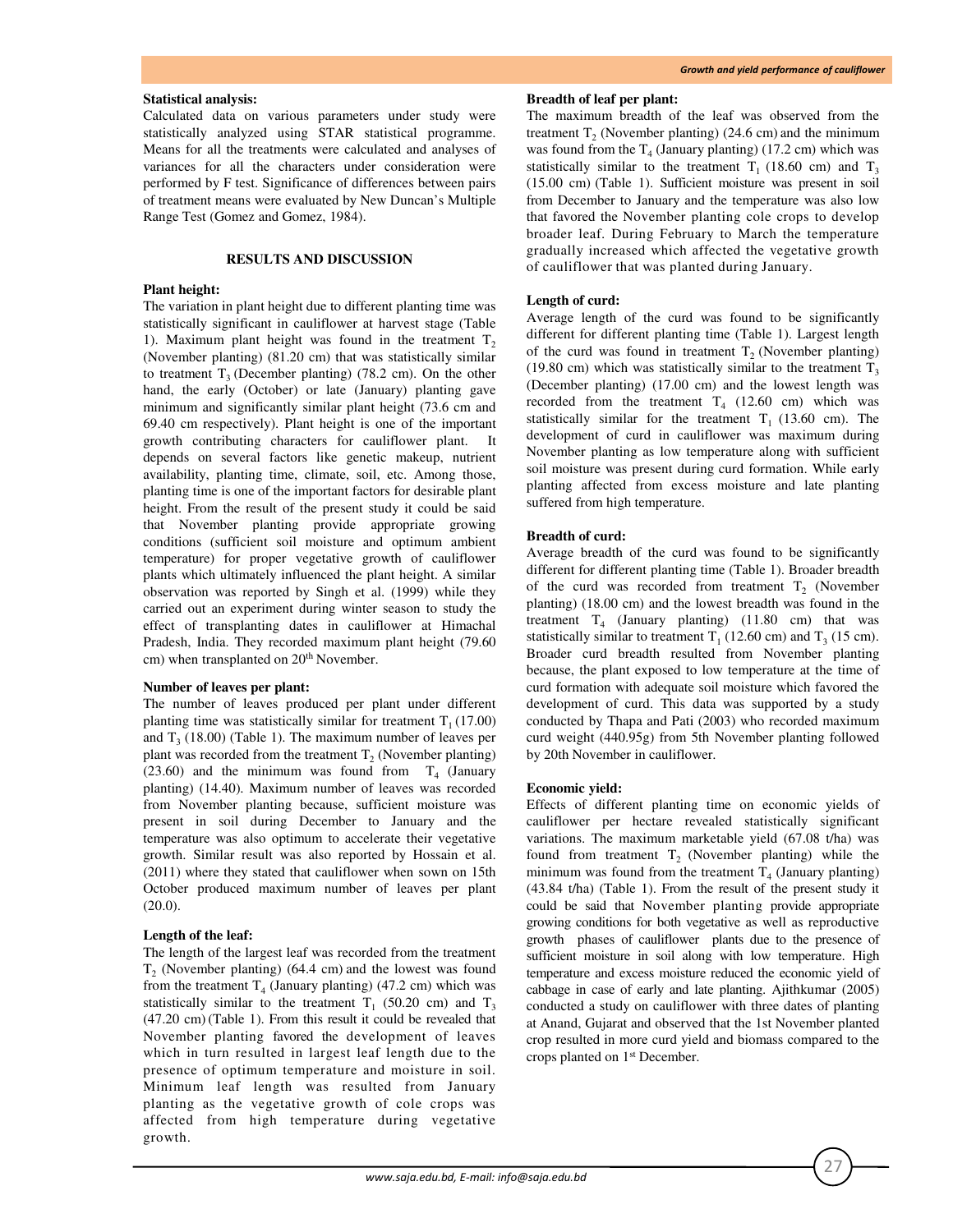#### **Table 1. Effect of different planting time on growth and yield of cauliflower**

| Treatment<br>(planting)<br>date) | Plant<br>Height<br>(cm) | Leaves           |                    |                        | Curd               |                        | Economic          | Gross             | Harvest         |
|----------------------------------|-------------------------|------------------|--------------------|------------------------|--------------------|------------------------|-------------------|-------------------|-----------------|
|                                  |                         | No. of<br>Leaves | Length<br>(cm)     | <b>Breadth</b><br>(cm) | Length<br>(cm)     | <b>Breadth</b><br>(cm) | Yield<br>(ton/ha) | Yield<br>(ton/ha) | Index<br>$(\%)$ |
| $T_1$                            | 73.60 <sub>bc</sub>     | 17.00b           | 50.20 <sub>b</sub> | 18.60b                 | 13.60 <sub>b</sub> | 12.60 <sub>bc</sub>    | 50.24c            | 70.24c            | 71.37bc         |
| $\mathrm{T}_2$                   | 81.20a                  | 23.60a           | 64.40a             | 24.60a                 | 19.80a             | 18.00a                 | 67.08a            | 87.88a            | 76.27a          |
| $T_3$                            | 78.20ab                 | 18.80b           | 54.20 <sub>b</sub> | 20.20 <sub>b</sub>     | 17.00a             | 15.00 <sub>b</sub>     | 59.92b            | 81.12b            | 73.82ab         |
| T <sub>4</sub>                   | 69.40c                  | 14.40c           | 47.20 <sub>b</sub> | 17.20 <sub>b</sub>     | 12.60b             | 11.80c                 | 43.84d            | 63.84d            | 68.48c          |
| LS                               | **                      | **               | $***$              | $***$                  | **                 | $**$                   | **                | $***$             | $**$            |

\*\*= Significant at 1% level of significance, LS= Level of Significance;  $T_1$ - October planting,  $T_2$ - November planting,  $T_3$ - December planting, T<sup>4</sup> - January planting; Means followed by common letter(s) in a column do not differ significantly by DMRT

| Table 2. Cost and return analysis in cauliflower production as influenced by different planting time |  |  |  |
|------------------------------------------------------------------------------------------------------|--|--|--|
|                                                                                                      |  |  |  |

| Treatment      | Yield<br>(t/ha) | Gross return<br>$(000$ tk/ha) | Total cost of<br>production<br>('000 tk/ha) | <b>Net</b><br><i>n</i> come<br>('000 tk/ha) | <b>Benefit Cost</b><br>Ratio<br>(BCR) |
|----------------|-----------------|-------------------------------|---------------------------------------------|---------------------------------------------|---------------------------------------|
| $T_1$          | 50.24           | 502.4                         |                                             | 191.475                                     | 1.61                                  |
| T <sub>2</sub> | 67.08           | 670.8                         | 310.925                                     | 359.875                                     | 2.15                                  |
| $T_3$          | 59.92           | 599.2                         |                                             | 288.275                                     | 1.92                                  |
| T <sub>4</sub> | 43.84           | 438.4                         |                                             | 127.475                                     | 1.40                                  |

The price of head @ Tk. 10000 per ton at harvest;  $T_1$ - October planting,  $T_2$ - November planting,  $T_3$ - December planting, T4 - January planting

#### **Biological yield:**

Effects of different planting time on biological yields of cauliflower per hectare revealed that variation among different planting time were statistically significant. The maximum biological yield was resulted from  $T_2$  (November planting) (87.88 t/ha) and minimum was from the treatment  $T_3$ (December planting) (63.84 t/ha) (Table 1). From this result it could be said that, besides maximum economic yield November planting also resulted in maximum biological yield as the growing conditions during this period was favorable for cauliflower cultivation in the study area.

#### **Harvest index:**

In respect of harvest index the variations among different planting time were statistically significant. The highest harvest index was found in treatment  $T_2$  (November planting) (76.27) that was statistically similar to treatment  $T_3$  (73.82) and minimum harvest index was found from the treatment  $T_4$ (January planting) (68.48) that was statistically similar to treatment  $T_1$  (71.37) (Table 1). Maximum economic and biological yield from November planting resulted in highest harvest index for this treatment.

#### **Economic analysis:**

The highest gross return was obtained from the treatment  $T_2$ (November planting) (Tk. 6,70,800.00/ha). The lowest gross return was obtained from treatment  $T_4$  (January planting) (Tk. 4,38,400.00/ha). Maximum net return was Tk. 3,59,875/ha having a benefit cost ratio of 2.15 in the treatment  $T_2$ (November planting). On the other hand, the lowest net return Tk. 1,27,475/ha and benefit cost ratio (1.40) were obtained from the treatment  $T_4$  (January planting). Thus, it was clear that the November planting gave the highest net return in the cauliflower cultivation (Table 2).

# **CONCLUSION**

From the present study it could be concluded that higher yield of cauliflower in Khulna region may be obtained by planting the crop in the month of November.

### **ACKNOWLEDGEMENT**

The financial assistance of Ministry of Science and Technology, Government of the People's Republic of Bangladesh (Under Special Allocation for Science & Technology), to carry out the research work is thankfully acknowledged.

#### **REFERENCES**

Ajithkumar. B. 2005. Response of cauliflower (*Brassica oleracea* var. *botrytis)* to weather with varying irrigation schedules and testing of vegetable model for middle Gujarat Agro-climatic Zone. PhD (Ag) Thesis, Anand Agricultural University, Anand.